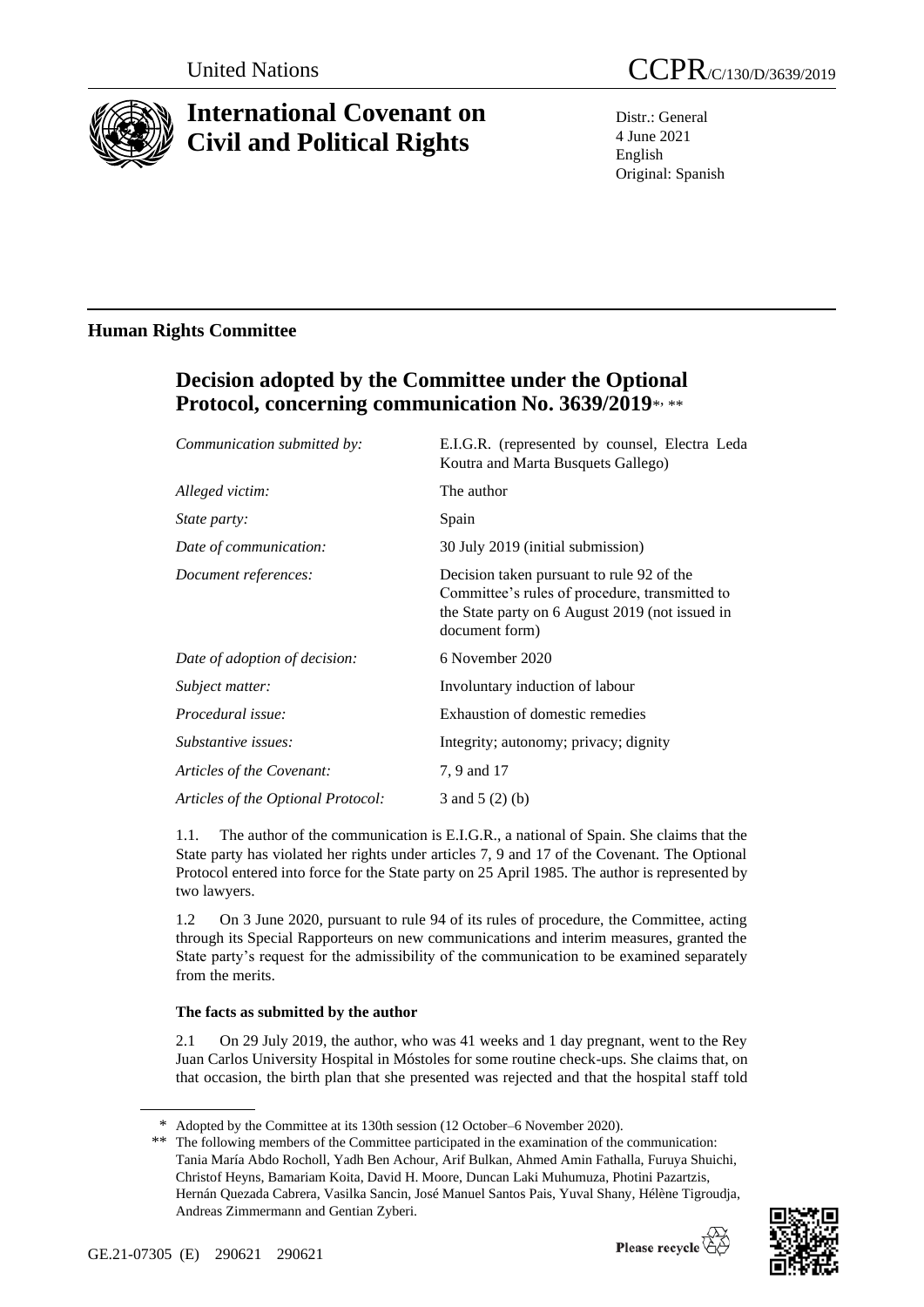her that she had to sign an informed consent form. The author stated that she wished to undergo procedures such as artificial rupture of membranes only if they were specifically necessary in her case and not as a matter of routine. However, the hospital staff told her that, if she did not sign the informed consent form as requested, the hospital would no longer accept her as a patient and she would be unable to undergo fetal examinations.

2.2 According to the author, she was subsequently informed that, at the hospital in question, the practice was to induce labour at 41 weeks and 5 days of gestation. In that regard, she was asked to sign another form stating that she consented to this procedure. She was told that, if she did not do so, the hospital would no longer accept her as a patient and that its legal department would have to report her. The author then informed the staff that, since she and her baby were healthy, she preferred to undergo "expectant management"<sup>1</sup> until she went into labour naturally.

2.3 The author also points out that women in Spain have the legal right to hire a midwife to assist them in childbirth; however, she states that she had to resort to the public health system as she could not afford a midwife.

#### **The complaint**

3.1 While the author wished to give birth in the hospital, she also wished, to the extent possible, for her pregnancy to be allowed to run its natural course. She claims that the hospital prevented this from the outset.

3.2 The author claims that two similar cases recently occurred in Barcelona and Oviedo, where two women were detained by emergency court order and forcibly taken to hospital to have their labour induced. In view of the warning issued by the hospital staff, the author was worried that she too would be detained and later forced to undergo unwanted physical and chemical procedures. She adds that this would amount to a violation of her dignity and autonomy as a pregnant woman and of her rights to integrity and privacy under articles 7 and 17 of the Covenant.

3.3 The author argues that it is for her, and not the State party, to determine the circumstances in which she gives birth to her child. The alternative would amount to a disproportionate violation of her family life, private life and autonomy, not to mention her fundamental dignity and moral integrity, reducing her to a mere instrument and depersonalizing her and her choices.

3.4 The author claims that the available domestic remedies would have been ineffective because a court order requiring her to go to hospital to have her labour induced was about to be issued and she would not have been able to contest it, since she would not have been notified of the order until the day of her arrest. The author therefore applied to the Committee for protective measures in order to avoid being forced to go to hospital to have her labour induced.

#### **State party's observations on admissibility**

4.1 In its observations of 7 August 2019, the State party rejects the author's version of events and gives its own account: on 31 July 2019 (at 41 weeks and 3 days of gestation), the author went to the hospital for a check-up. At the hospital, the staff informed her of the risks of not inducing labour from week 42 onward and gave her two options: to schedule an induction for 1 August or to have another check-up on 2 August (at 41 weeks and 5 days of gestation). The author chose the latter option. On 2 August 2019, the author submitted a "birth plan", which the hospital rejected. This plan was reviewed by a midwife, who explained her doubts about it to the author. Two gynaecologists explained once again the reasons for inducing labour at 41 weeks and 6 days of gestation and the risks of not doing so. The author refused to have her labour induced and signed a document stating that she withdrew her consent for induction, which she had given by signing a form during her visit of 29 July. The doctors explained that, in view of the risks to which that decision would

<sup>&</sup>lt;sup>1</sup> The term "expectant management" refers to a period of watchful waiting during which no active intervention takes place.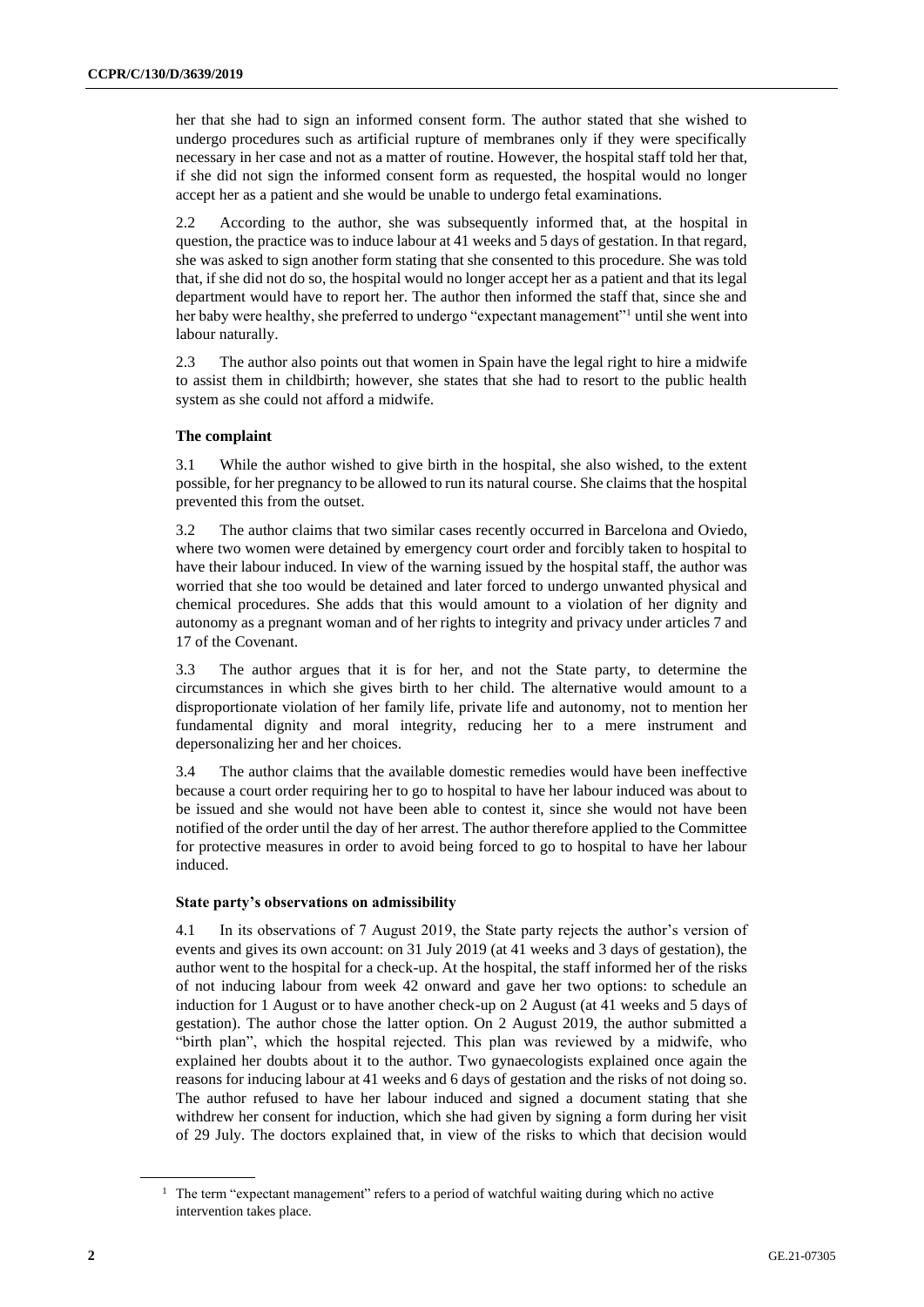expose the baby, the author would have to assume responsibility for it, in keeping with the patient's right to autonomy. The author's lawyer issued a document requesting that the author undergo continual check-ups until she went into labour naturally or decided to have her labour induced. The doctors consulted the hospital's legal department and refused to sign the document, as it contravened the medical directive according to which labour should be induced at 41 weeks and 6 days of gestation. The doctors also informed the author that, although her autonomy took precedence, they would be required to notify the judicial authorities if they considered the health or life of her baby to be at serious risk.

4.2 On 5 August 2019, the author returned to the hospital after her waters had broken. Once there, she was told that, in view of the risks, it would be necessary to induce labour. She agreed and later requested epidural anaesthesia. When her son was born on 6 August 2019, he required some newborn resuscitation care. However, this was a common eventuality about which the author had been informed previously. The baby's condition was stabilized and he was returned to the author.

4.3 In the light of the above, the State party argues that the communication has been devoid of purpose from the outset and that no protective measures are necessary, since the author gave birth after going to the hospital voluntarily.

4.4 The State party affirms that the author was never subjected to forced induction of labour. Her wish not to have her labour induced was respected until her waters broke prematurely (a possibility that had been explained to her), at which point she went to the hospital of her own accord and agreed to have her labour induced. The State party notes that no implements were used and no episiotomy was performed on her.

4.5 The State party alleges that the author has not exhausted all the domestic remedies available to her. According to the State party, there is not a single piece of evidence to suggest that, prior to giving birth, she approached the Spanish judicial authorities to request a measure that would enable her to avoid the alleged risk to which the author claimed to be exposed. The Spanish legal system provides for a legal remedy by which what are known as "simple de facto actions" may be initiated. This remedy involves the adoption of protective measures and highly protective measures in accordance with Act No. 29/1998 on administrative jurisdiction. Under article 135 of the Act, highly protective measures allow for an immediate judicial response (within two days) without the administrative authorities even having to be notified.

4.6 The State party therefore requests that no protective measures be adopted and that the communication be discontinued because it clearly serves no purpose and domestic remedies have not been exhausted.

#### **State party's additional observations on admissibility**

5.1 In its observations on admissibility of 28 October 2019, the State party reiterates that the communication serves no purpose and that the author has not exhausted domestic remedies. The State party adds that the author's reluctance to follow medical guidelines put her baby's health at risk.

5.2 Moreover, the State party alleges that the author has abused the "right of submission" under article 3 of the Optional Protocol.

#### **Author's comments on the State party's observations on admissibility**

6.1 The author's comments of 30 January 2020 contain her account of the events from the point when she went into labour on 5 August 2019: having already been admitted to hospital, she was asked to sign a consent form for induced labour, which surprised her because her cervix was already dilating and she was in labour. The hospital staff told her that this was necessary in case her cervix stopped dilating and so she signed the document. Later, to the author's surprise, a midwife gave her oxytocin. The author stated that she had not agreed to the use of this drug and that she had signed the consent form because she had been told that it was necessary in case her cervix stopped dilating. The author then said that her amniotic sac had broken only an hour beforehand and that she therefore wished to give birth as naturally as possible, provided that it was safe for her and the baby. She was told that the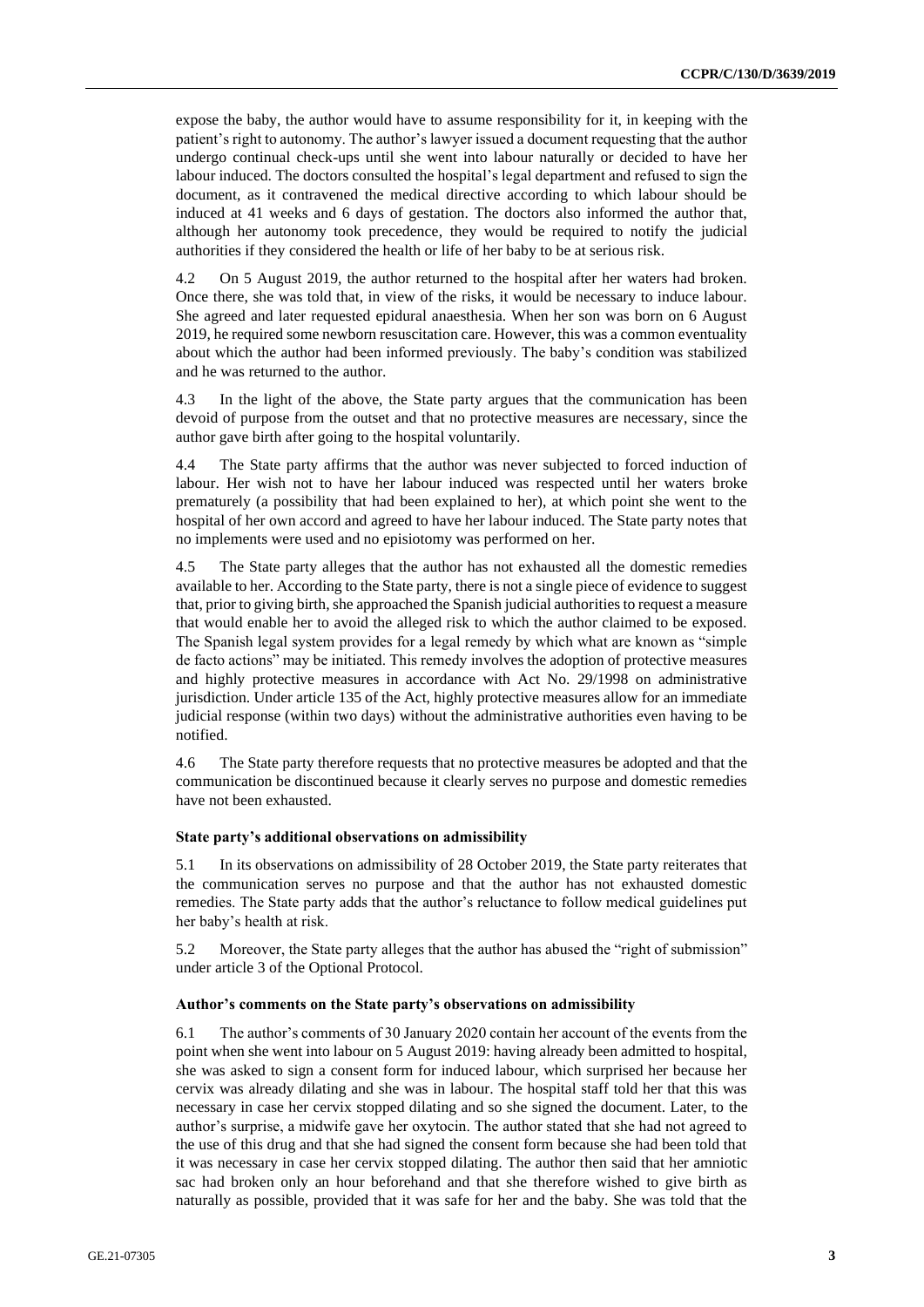delivery was overdue and that she was going to be induced anyway. The author claims that she was naked at this time and that the hospital staff had been pressurizing her for several days. She says that she felt mentally exhausted and was conscious of the fact that, as her and her baby's well-being were in the doctors' hands, she could no longer contradict them. For this reason, she gave in and stopped protesting.<sup>2</sup>

6.2 The author adds that she requested epidural anaesthesia because she began to feel faint. She also needed other medication. The author states that there were many people in the room who had not introduced themselves or explained their role, which violates article 5 (c) and (e) of Act No. 44/2003 on the organization of health professions and runs counter to the case law of the European Court of Human Rights.<sup>3</sup>

6.3 The author claims that, after her baby had been born, the staff pulled out her placenta in a way that caused her pain despite her having asked them to stop, in response to which they told her to be quiet. The umbilical cord was also cut as soon as the baby was born, which was against her will and the guidelines issued by the Ministry of Health.<sup>4</sup>

6.4 The author maintains that, as the baby was exhibiting high levels of bilirubin, the staff took him away from her instead of finding a way for the two of them to remain together, in violation of article 4 (a) and (c) of the European Charter for Children in Hospital (1986) and the case law of the European Court of Human Rights.<sup>5</sup> The author adds that she was not told what tests were being performed on the baby, in violation of article 4 (g) of the abovementioned Charter. According to the author, the doctor said that she was to blame for her baby's problems because she had decided to have a late delivery.

6.5 The author adds that, as a result of being given uterotonic drugs, she had a haemorrhage and was given a blood transfusion, although no mention is made of this in her medical records.

6.6 With regard to the exhaustion of domestic remedies, the author affirms that the State party has not specified which domestic remedies were available to her or why, and to what extent, they would have been effective. In this regard, the author notes that there are no domestic remedies designed to safeguard against alleged violations of human rights. She adds that she should not be required to exhaust domestic remedies when there is no real prospect of success.<sup>6</sup> The remedy of *amparo* is a subsidiary mechanism that does not pertain to the ordinary courts and protects only certain fundamental rights and freedoms set out in the Spanish Constitution. In this case, there were only four days between the author's last gynaecological examination (on 29 July 2019, when she was at 41 weeks and 1 day of gestation) and the date on which she was supposedly scheduled to have her labour induced (41 weeks and 5 days of gestation). In that short period, she would have had to hire a lawyer and a legal representative, pay some of their fees in advance and grant them power of attorney. The author claims that, since she lacked the necessary financial means, she would have had to apply for free legal aid, which can take up to 10 days to be arranged. Furthermore, most courts in the State party are closed in August. In the light of the circumstances described, the author argues that, even if she had had time to file some kind of appeal against the alleged forced induction, that appeal would have been ineffective by the time a court had ruled on it, as she would have already given birth and her rights would already have been violated as a result.

<sup>&</sup>lt;sup>2</sup> The author submits information indicating that synthetic oxytocin should be used only in exceptional circumstances as it could cause fetal suffering, asphyxiation or even death. Available at www.elpartoesnuestro.es/informacion/parto/administracion--de--oxitocina--sintetica.

<sup>3</sup> The author cites European Court of Human Rights, *Konovalova v. Russia* (application No. 37873/04), judgment of 9 October 2014.

<sup>4</sup> The author cites *Guía de Práctica Clínica sobre la Atención al Parto Normal*, p. 29. Available at https://portal.guiasalud.es/wp-content/uploads/2018/12/GPC\_472\_Parto\_Normal\_Osteba\_c ompl.pdf#\_blank.

<sup>5</sup> The author cites European Court of Human Rights, *Johansen v. Norway* (application No. 17383/90), judgment of 7 August 1996; and *P., C. and S. v. United Kingdom* (application No. 56547/00), judgment of 16 July 2002.

<sup>6</sup> The author cites the Human Rights Committee, *T.K. v. France*, communication No. 220/1987; and *M.K. v. France*, communication No. 222/1987.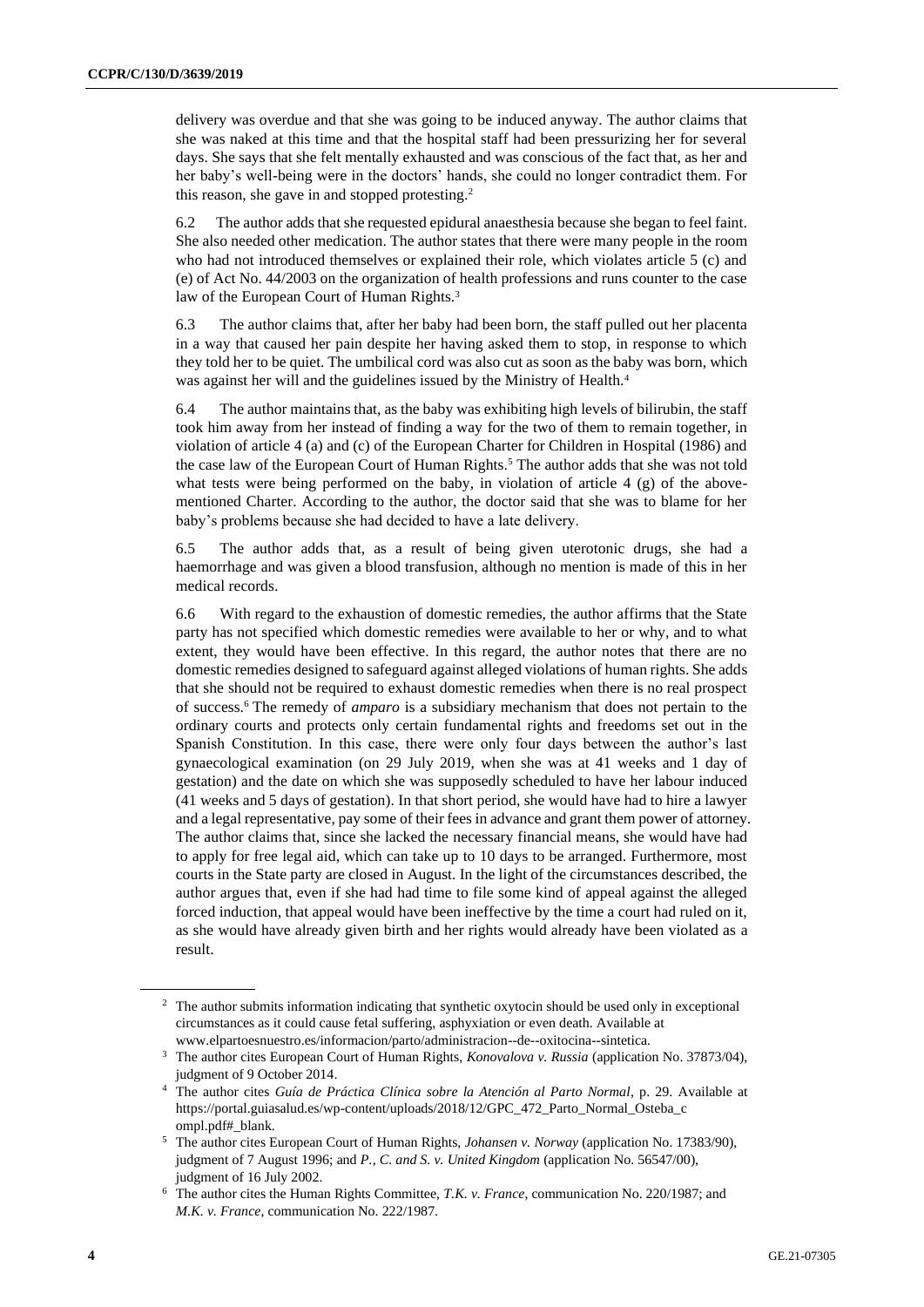6.7 With regard to the abuse of the right of submission, the author claims that she was subjected to ill-treatment and/or torture from the moment that she was admitted to the hospital. In this regard, she refers to paragraph 22 of general comment No. 2 (2007) of the Committee against Torture, which includes "medical treatment" as an area in which women may be at risk of being tortured. The author states that she submitted this communication as it concerns a clear case of obstetric violence. Her treatment at the hands of the medical staff illustrates the prevailing injustice and systemic prejudices that women face when they attempt to exercise their reproductive rights and right to health, and also serves as an example of the prevailing tendency to medicalize childbirth.

6.8 The author cites the case law of the European Court of Human Rights,<sup>7</sup> which establishes that every woman has the right to choose the circumstances in which she gives birth. She adds that this case law cites the guidelines of the World Health Organization, which stress the importance of approaching each Caesarean section independently, on a case-bycase basis, taking into account each woman's personal situation and circumstances.<sup>8</sup> The author argues that, in the area of health, ill-treatment can occur in different contexts: therefore, the right to grant consent must also include the right to withdraw it for each medical procedure requested. Health-care staff must see women in labour as persons rather than patients and avoid instrumentalizing childbirth, which places women in situations where their autonomy is reduced and they are highly vulnerable. She adds that abuse in health-care settings (along with physical and mental anguish) is discriminatory and may amount to torture when there is a pattern of subordinating women's bodies and needs to the all-powerful demands of science. 9

6.9 The author concludes by stating that verbal, physical and psychological violence were used to coerce her, which traumatized her and caused her to abandon her attempts to obtain what she really wanted, which was set out in her birth plan. She was injected with drugs that she had explicitly refused and was subjected to an accelerated procedure, all of which she considers to be unethical, unlawful and based on a skewed perception of her role as a mother and a woman. She was also blamed for her baby's problems (secondary victimization) despite the fact that they only started after he had been separated from her. The author also believes that unnecessary procedures were performed on her baby.

#### **Issues and proceedings before the Committee**

#### *Consideration of admissibility*

7.1 Before considering any claim contained in a communication, the Committee must decide, in accordance with rule 97 of its rules of procedure, whether the communication is admissible under the Optional Protocol.

7.2 The Committee has ascertained, as required under article 5 (2) (a) of the Optional Protocol, that the matter is not being examined under another procedure of international investigation or settlement.

7.3 The Committee notes the State party's allegations that the available domestic remedies have not been exhausted, as well as the author's claim that these remedies would not have been effective. The Committee recalls its jurisprudence to the effect that authors of communications must avail themselves of all domestic remedies in order to fulfil the

<sup>7</sup> European Court of Human Rights, *Ternovszky v. Hungary* (application No. 67545/09), judgment of 14 December 2010.

<sup>8</sup> World Health Organization, "Caesarean sections should only be performed when medically necessary" (10 April 2015).

<sup>&</sup>lt;sup>9</sup> The author cites the observations made by the Special Rapporteur on violence against women, its causes and consequences in her report on a human rights-based approach to mistreatment and violence against women in reproductive health services with a focus on childbirth and obstetric violence (A/74/137); general recommendation No. 35 (2017) of the Committee on the Elimination of Discrimination against Women; and the report of the Special Rapporteur on torture and other cruel, inhuman or degrading treatment or punishment (A/HRC/22/53).